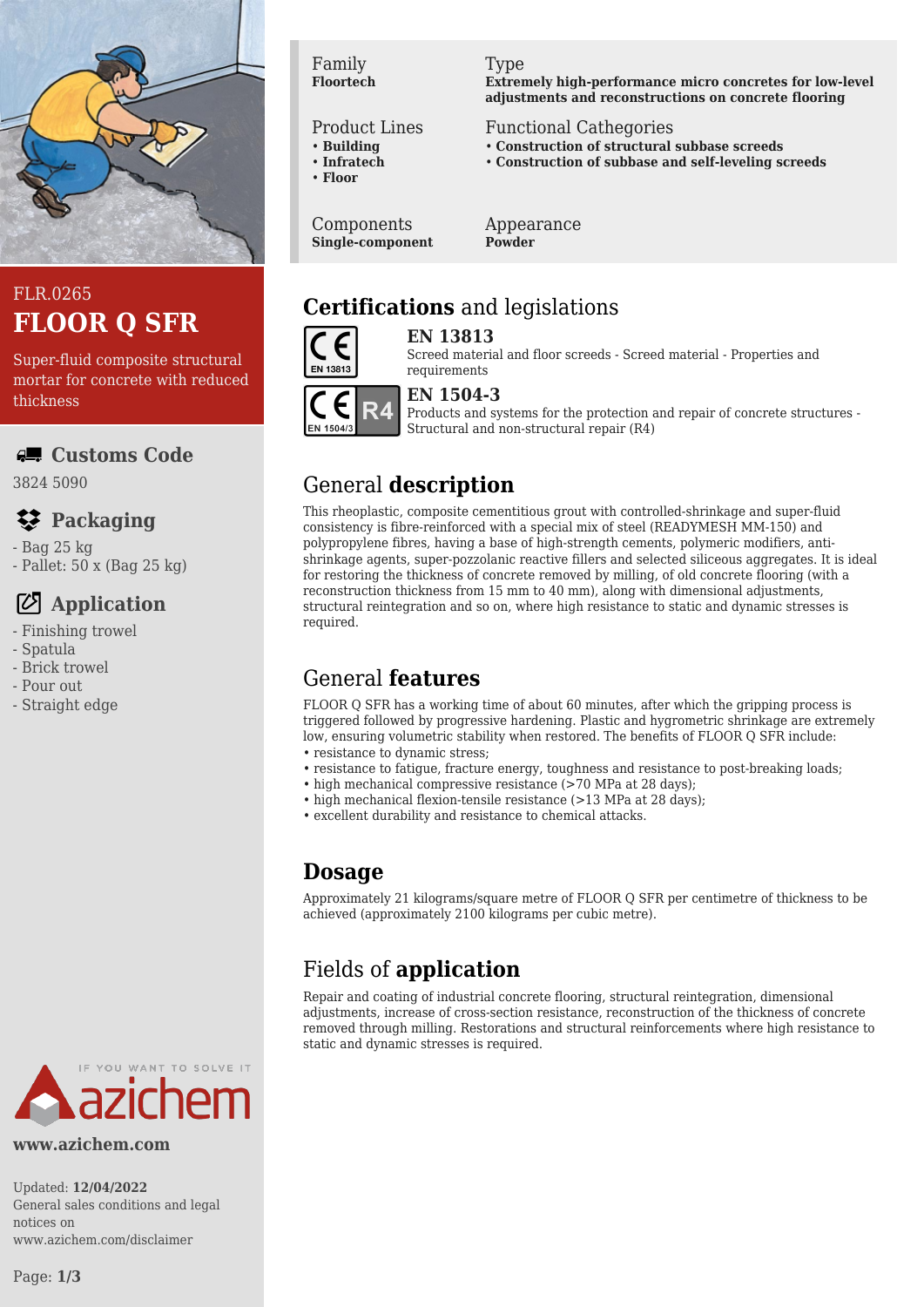#### Basic **features**

 $\leftarrow \rightarrow$  Max. recommended thickness: Maximum diameter of aggregate: *5 mm 10 cm* Min. recommended thickness: Mix with water:  $\rightarrow$ I $\leftarrow$ *25 mm 11-13 %* Nonflammable  $\overline{\nabla}$  Pot-life: *60 min* Shelf-life: Temperature of use: *12 months +5 / +35 °C* UV-resistant **Available colours** Gray

#### **Technical** specifications

| Bonding force (UNI EN 1015-12): $2.0 \text{ N/mm}^2$                                   |  |
|----------------------------------------------------------------------------------------|--|
| Capillary absorption (UNI EN 13057): $0.34 \text{ kg} \cdot \text{h}^0 0.5/\text{m}^2$ |  |
| Compressive strength after 01 day (UNI EN 1015-11): $>$ 30 N/mm <sup>2</sup>           |  |
| Compressive strength after 28 days (UNI EN 1015-11): $> 70$ N/mm <sup>2</sup>          |  |
| Density (UNI EN 1015-6): 2350 kg/m <sup>3</sup>                                        |  |
| Flexural strength after 28 days (UNI EN 1015-11): $> 13$ N/mm <sup>2</sup>             |  |
| Flexural strength at 01 day (UNI EN 1015-11): $> 6.5$ N/mm <sup>2</sup>                |  |
| Static elastic modulus (EN 13412): 33000 N/mm <sup>2</sup>                             |  |
| Wear resistance (UNI EN 13892-3): $6.0 \text{ cm}^3$ / $50 \text{ cm}^2$               |  |
|                                                                                        |  |

#### Tools **cleansing Applicable** on

- Water Concrete Concrete Concrete Concrete Concrete Concrete Concrete Concrete Concrete Concrete Concrete Concrete Concrete Concrete Concrete Concrete Concrete Concrete Concrete Con
	- Prefabricated concrete
	- Fiber-cement
	- Bricks
	- Mixed walls (bricks and stones)
	- Stone walls
	- Rock walls

#### Substrate **preparation**

The applicative surfaces must be clean, free from contamination or any loose or crumbling parts, dust, and so on, suitably saturated with water. In the event of surfaces to be reconstructed after milling, the reconstruction areas must be as even (and square-shaped) as possible. The thickness is to be as homogeneous as possible. Finally, the section to be filled with the pre-existing flooring must recall the shape of a trapezoid that widens downwards (in order to perfectly anchor the "patch" in the site of reconstruction and prevent its detachment, given the slightly expansive properties of the product).

# **Instructions** for use

In the restoration of industrial floors, adopt the necessary measures to ensure adequate mechanical collaboration between the restoration and substrate. To do so, there are 2 alternative ways in which to proceed:

- spread the epoxy primer specific for structural cast recovery (SYNTECH RGS) on the prepared surface with a roller or brush;

- prepare a suitable additional reinforcement, parallel to the base of the reconstruction, consisting of welded mesh (2 mm wire, 5 x 5-centimetre mesh) at half the distance from the base and secured to the base by means of "L" steel bars with a 6-cm diameter to improved adhesion, fitted into the specific holes and fastened with MICRO-J GROUT expansive cement mortar or polyester resin in the extrusible two-component cartridge SYNTECH PROFIX. For structural restorations carried out by means of formwork castings, carefully dismantle the surfaces of the formwork. Allow at least 48 hours before dismantling. To prepare the mortar, add 2/3 of the total water of the blend into the concrete mixer, gradually adding the product and the remaining water until obtaining a homogeneous mixture of the desired consistency. Once prepared, take the mixture to the reconstruction site then trowel on until completely smooth.



**www.azichem.com**

Updated: **12/04/2022** General sales conditions and legal notices on www.azichem.com/disclaimer